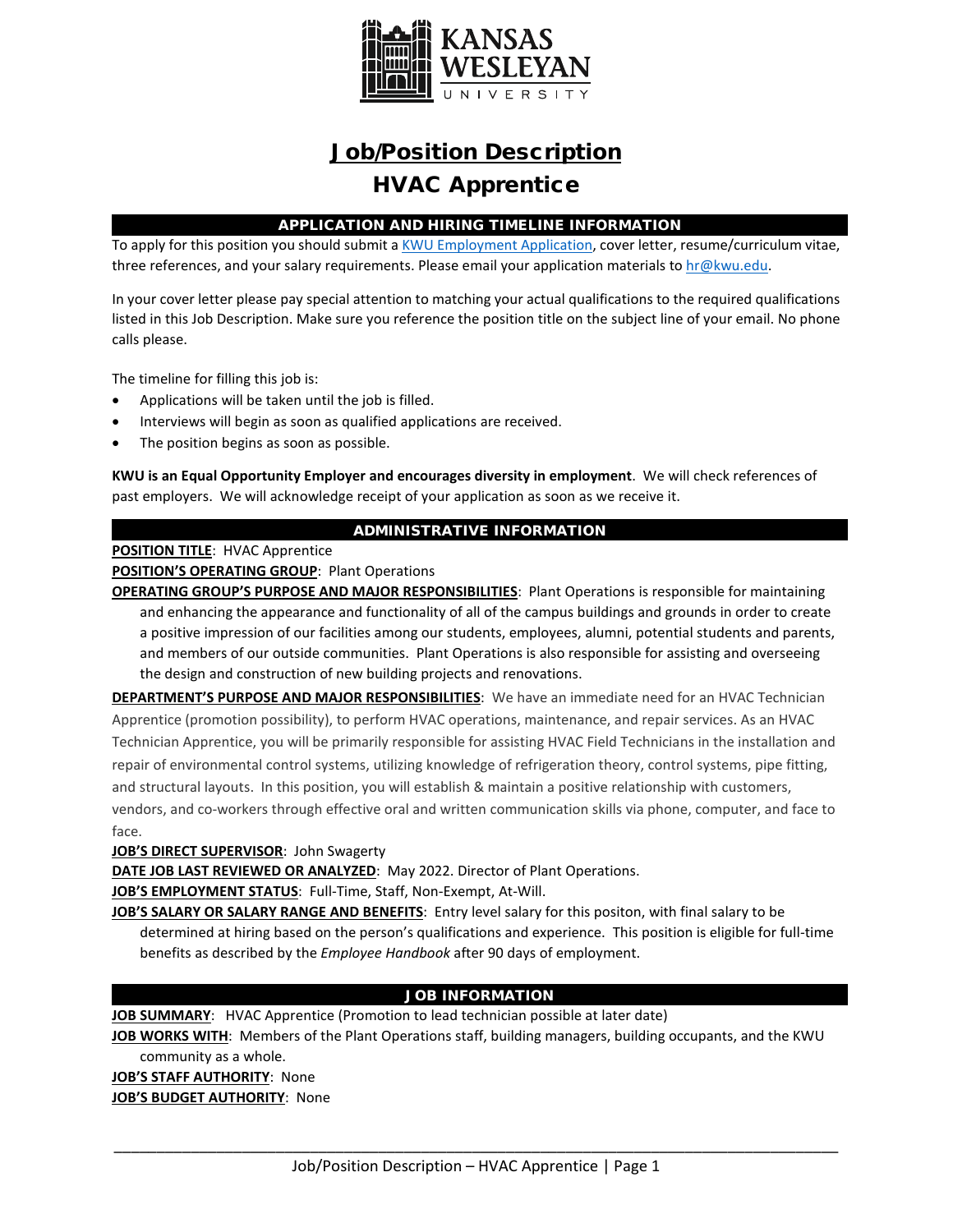- **JOB'S PHYSICAL WORKING CONDITIONS**: 60% working indoors in a temperature-controlled environment, 40% working outside in a variable temperature and working condition environment. Physical activities consist of approximately 60% of the time standing, walking, and approximately 40% of the time bending, lifting, keeling, or squatting. Lifting and pushing equipment and furniture (up to 50 pounds), and other similar physical motions and activates are a usual part of the job.
- **JOB'S UNUSUAL HAZARDS OR WORKING CONDITIONS**: Works with cleaning and other similar toxic chemicals. Occasionally works at heights above 6 feet using ladders and scaffolding. Uses powered cleaning equipment and other similar power tools.

**JOB'S EQUIPMENT**: Hand and powered cleaning equipment, cleaning chemicals, phone system.

**JOB'S WORK SCHEDULE**: Schedule is determined by the jobs supervisor and is based on building and university needs. Job is subject to after-hours call out as necessary. **THIS JOB REQUIRES A HIGH LEVEL OF ATTENDANCE, PUNCTUALITY, AND DEPENDABILITY AS FEW BACK UP SOURCES EXIST AND MISSING WORK CREATES A RIPPLE AFFECT THAT SEVERELY AFFECTS THE EFFECTIVENESS AND EFFICIENTLY OF THE ENTIRE DEPARTMENT**.

**JOB'S TRAVEL REQUIREMENTS**: Minimal. Usually related to job errands around town.

# JOB DUTIES AND PERFORMANCE MEASURES

# **JOB'S ESSENTIAL DUTIES**: (90% of time)

# **HVAC Apprentice Job Responsibilities and Duties:**

- 1. Assist with the installation of HVAC system on commercial and residential centers
- 2. Installing, maintaining, and repairing roof units for heating and air conditioning the units inside the residential and commercial building
- 3. Operate a variety of hand and power tools needed for HVAC installation
- 4. Cleaning and replacing the air ducts
- 5. Follow the instructions for picking, and delivering tools and materials, and supplies from the job site
- 6. Ensure the tool, material, and equipment are in good working condition
- 7. Complete the preventive maintenance on HVAC systems and related equipment
- 8. Coordinate with team members to provide excellent customer service
- 9. Ensure HVAC systems remain compliant with industry-standard and regulations

# **JOB'S OTHER DUTIES** (10% of time):

- 1. Identify and report items needing repair to the Director of Plant Operations (doors, furniture, lights, plumbing, etc.)
- 2. Maintain, or request maintenance, for equipment assigned and used for housekeeping purposes.
- 3. Pick up and dispose of exterior trash and debris as observed.
- 4. Assist grounds keeping personnel with snow removal.
- 5. Perform monthly fire extinguisher inspections.
- 6. **PERFORM OTHER APPROPRIATE AND REASONABLY REQUIRED DUTIES AS ASSIGNED BY THE JOB'S SUPERVISOR**.

### **JOB'S PERFORMANCE MEASURES AND STANDARDS**:

- 1. Periodic visual inspections and review based on APPA Published Standards-Level 2.
- 2. Attendance and punctuality.
- 3. Neat and clean appearance including university supplied shirt.
- 4. Work area, all storage areas, and materials safe, clean, and orderly. All cleaning supplies clearly labeled and stored.
- 5. Monthly formal performance evaluation.